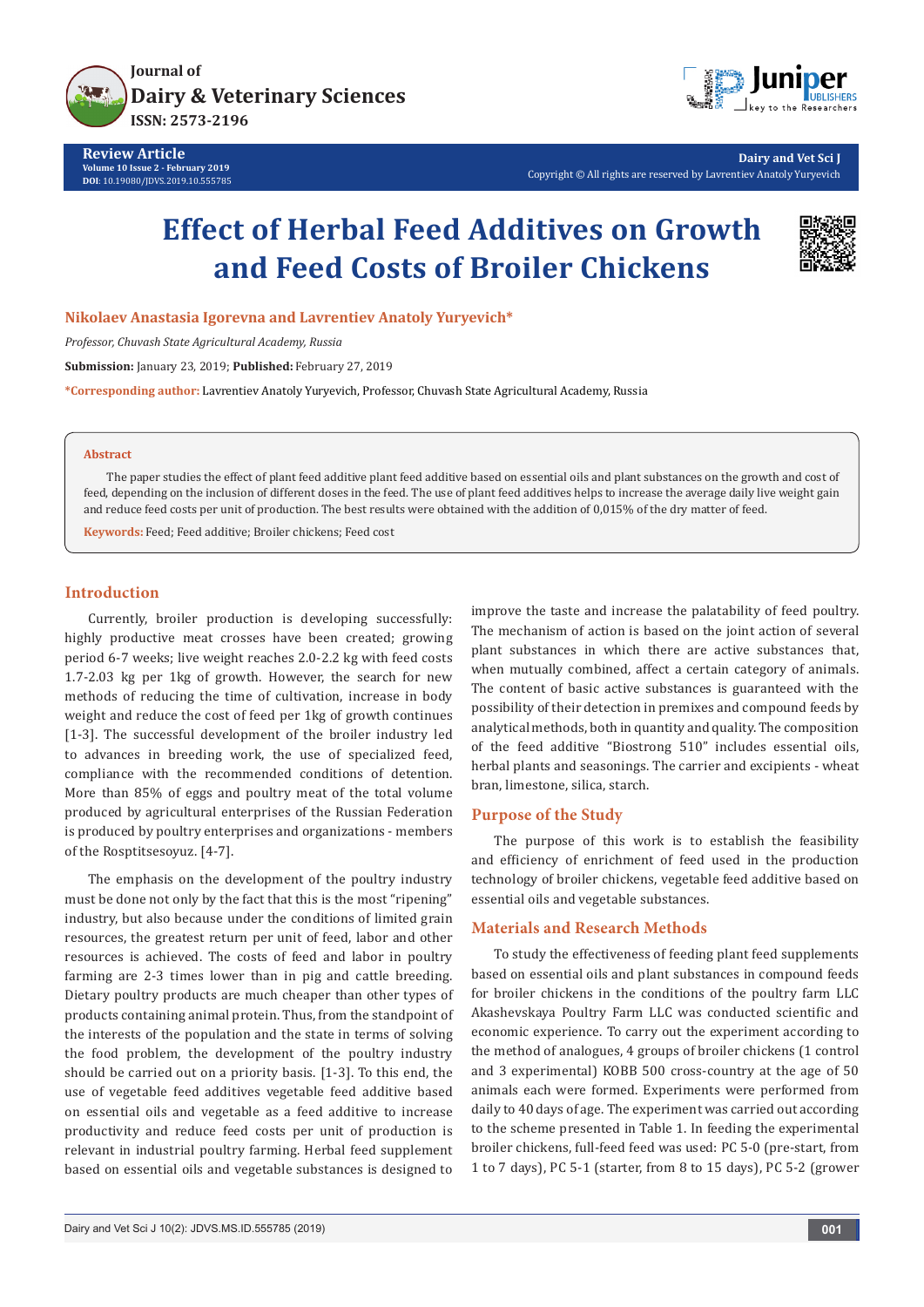/ height, s 16 to 22 days.), PK 6-1 (Finisher 1, from 23 to 34 days), PK 6-2 (Finisher 2, Art. 35 days). During the scientific and

business experience, experimental broiler chickens were placed on deep bedding with an outdoor content.

| Group           | Livestock chickens' goal | The basic diet, feed     | Age of bird. days | The amount of "Bio strong 510". % of<br>the dry matter of feed |
|-----------------|--------------------------|--------------------------|-------------------|----------------------------------------------------------------|
| Control         | 50                       | PC 5-0 (prestarter)      | $0 - 7$           | 0.01                                                           |
| I experienced   | 50                       | PC 5-1 (starter)         | $15$ -Aug         | 0.015                                                          |
| II experienced  | 50                       | PC 5-2 (grower / growth) | $16 - 22$         | 0.02                                                           |
| III Experienced | 50                       | PC 6-1 (Finisher-1)      | 23-34             |                                                                |
|                 |                          | PC 6-2 (Finisher-2)      | ст. 35            |                                                                |

**Table 1:** Scheme of experience.

Research results and discussion. Poultry growth is a complex biological process that occurs due to the interaction of the genotype and various technological factors (Table 2). It is possible to judge how the growth and development of broiler chickens proceeded when using vegetable feed additives based on essential oils and vegetable substances in the composition of feed, by the change in live weight during the entire growing period. Research has established that on average, the average daily gain in live weight over the entire growing period (40 days) was: in the control group - 51.46 g, in the first experimental one - 53.70 g, in the second experimental one - 55.82 g, in the third experimental one - 55.53 g.

**Table 2:** Change in average daily weight gain of broiler chickens. g.

| Average daily gains in age: | <b>Group Control</b> | <b>Group 1 Experienced</b> | <b>Group 2 Experienced</b> | Group3 Experienced |
|-----------------------------|----------------------|----------------------------|----------------------------|--------------------|
| $1-7$ days                  | $17.3 \pm 0.13$      | $18.4 \pm 0.41$            | $20.1 \pm 0.10$            | $19.1 \pm 0.24$    |
| $8-14$ days                 | $32.7 \pm 0.49$      | $36.2 \pm 0.15$            | $39.0 \pm 0.22$            | $37.7 \pm 0.34$    |
| $15-21$ days                | $57.6 \pm 1.25$      | $60.0 \pm 0.68$            | $60.4 \pm 1.19$            | $60.0 \pm 2.23$    |
| $22-28$ days                | $72.8 \pm 1.13$      | $75.1 \pm 0.99$            | $76.3 \pm 1.05$            | $75.7 \pm 1.03$    |
| 29-35 days                  | $73.0 \pm 1.38$      | $76.5 \pm 1.85$            | $81.2 \pm 0.98$            | $82.9 \pm 1.66$    |
| 36-40 days                  | $56.6 \pm 2.08$      | $57.0 \pm 2.68$            | $59.0 \pm 1.67$            | $58.5 \pm 0.74$    |
| $1-40$ days                 | $51.46 \pm 2.34$     | $53.70 \pm 3.02$           | $55.82 \pm 2.81$           | $55.53 \pm 2.67$   |

The relative growth rate is an important indicator characterizing the intensity of the growth process of broiler chickens in a certain time period (Table 3). It is established that the relative growth rate at the beginning of the accounting period is higher, and by the end of the accounting period it decreases. In the experimental groups in the first 2 weeks the relative growth rate of broiler chickens was 163.83-166.32%, against 161.26%

in the control group. The highest relative growth rate for the accounting period of growing broiler chickens was observed in the 2<sup>nd</sup> and 3<sup>rd</sup> experimental groups, who received in their diets a vegetable feed additive based on essential oils and vegetable substances in an amount of 0.015 and 0.02% per 1ton feed, respectively 192.76 and 192.71% (Table 4).

**Table 3:** The dynamics of the relative growth rate of broiler chickens. %.

| Age period. day | <b>Group Control</b> | <b>Group 1 Experienced</b> | <b>Group 2 Experienced</b> | Group3 Experienced |
|-----------------|----------------------|----------------------------|----------------------------|--------------------|
| $1-14$ days     | 161.26               | 163.83                     | 166.32                     | 165.17             |
| $15-28$ days    | 95.02                | 105.38                     | 102.43                     | 103.78             |
| 29-40 days      | 46.63                | 46.07                      | 46.78                      | 47.79              |
| $1-40$ days     | $192.14 \pm 0.03$    | 192.44±0.04                | 192.76±0.06                | $192.71 \pm 0.06$  |

**Table 4:** Feeding and feed costs per 1 kg increase in live weight of broiler chickens for 40 days of cultivation (n = 50).

| Indicator                                                 | <b>Group Control</b> | <b>Group 1 Experienced</b> | <b>Group 2 Experienced</b> | Group3 Experienced |
|-----------------------------------------------------------|----------------------|----------------------------|----------------------------|--------------------|
| Set.g                                                     | 4020.0               | 4020.0                     | 4020.0                     | 4020.0             |
|                                                           | 3937.4               | 3947.6                     | 3972.8                     | 3967.7             |
| Eaten from preset in: year %                              | 97.9                 | 98.2                       | 98.8                       | 98.6               |
| The average consumption of feed for 1<br>goal, per day, g | 98.4                 | 98.7                       | 99.3                       | 99.2               |
| The cost of feed per 1 kg increase in. M. Kg              | 1.87                 | 1.80                       | 1.74                       | 1.75               |

**How to cite this article:** Nikolaev Anastasia Igorevna, Lavrentiev Anatoly Yuryevich. Effect of Herbal Feed Additives on Growth and Feed Costs of Broiler 002 **Chickens. Dairy and Vet Sci J.** 2019; 10(2): 555785. DOI: [10.19080/JDVS.2019.10.555785](http://dx.doi.org/10.19080/JDVS.2019.10.555785) **00**